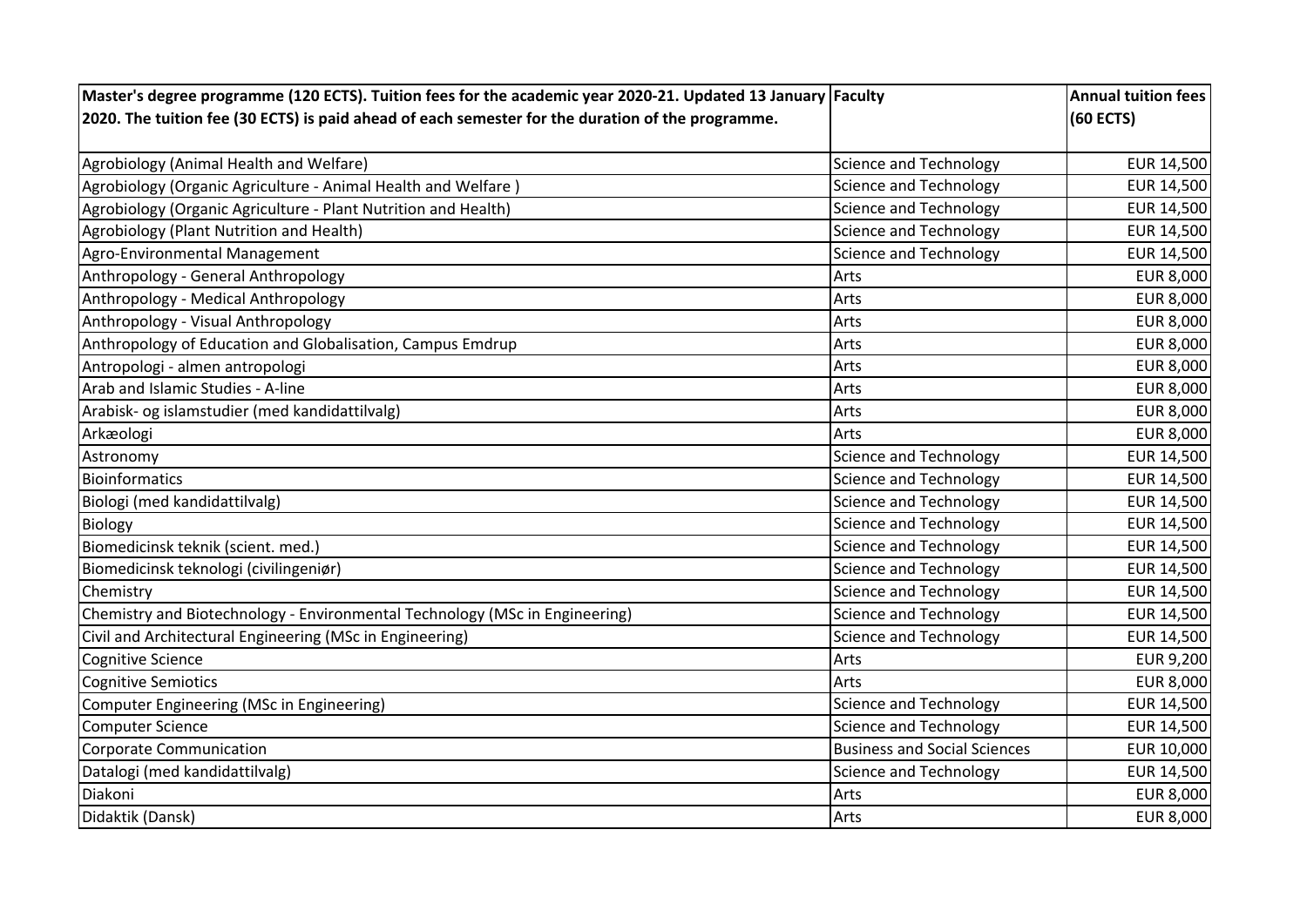| Didaktik (matematik), Campus Emdrup                                                        | Arts                                | <b>EUR 8,000</b> |
|--------------------------------------------------------------------------------------------|-------------------------------------|------------------|
| Didaktik (materiel kultur), Campus Emdrup                                                  | Arts                                | <b>EUR 8,000</b> |
| Didaktik (musikpædagogik), Campus Emdrup                                                   | Arts                                | <b>EUR 8,000</b> |
| Digital design - A1-linje                                                                  | Arts                                | EUR 12,600       |
| Digital design - A2-linje                                                                  | Arts                                | EUR 12,600       |
| Digital design - Audiodesign                                                               | Arts                                | EUR 12,600       |
| Dramaturgi - A-linje                                                                       | Arts                                | <b>EUR 8,000</b> |
| Dramaturgi (med kandidattilvalg)                                                           | Arts                                | EUR 8,000        |
| Economics and Business Administration - Business Intelligence                              | <b>Business and Social Sciences</b> | EUR 10,000       |
| Economics and Business Administration - Business-to-Business Marketing and Purchasing      | <b>Business and Social Sciences</b> | EUR 10,000       |
| Economics and Business Administration - Commercial and Retail Management                   |                                     |                  |
| Economics and Business Administration - Finance                                            | <b>Business and Social Sciences</b> | EUR 10,000       |
| Economics and Business Administration - Finance and International Business                 | <b>Business and Social Sciences</b> | EUR 10,000       |
| Economics and Business Administration - Information Management                             | <b>Business and Social Sciences</b> | EUR 10,000       |
| Economics and Business Administration - Innovation Management                              | <b>Business and Social Sciences</b> | EUR 10,000       |
| Economics and Business Administration - International Business                             | <b>Business and Social Sciences</b> | EUR 10,000       |
| Economics and Business Administration - International Business Development, Campus Herning | <b>Business and Social Sciences</b> | EUR 10,000       |
| Economics and Business Administration - International Economic Consulting                  | <b>Business and Social Sciences</b> | EUR 10,000       |
| Economics and Business Administration - Operations and Supply Chain Analytics              | <b>Business and Social Sciences</b> | EUR 10,000       |
| Economics and Business Administration - Management Accounting and Control                  | <b>Business and Social Sciences</b> | EUR 10,000       |
| Economics and Business Administration - Marketing                                          | <b>Business and Social Sciences</b> | EUR 10,000       |
| Economics and Business Administration - Strategic Communication                            | <b>Business and Social Sciences</b> | EUR 10,000       |
| Economics and Business Administration - Strategy, Organisation and Leadership              | <b>Business and Social Sciences</b> | EUR 10,000       |
| Economics and Management (Economics line)                                                  | <b>Business and Social Sciences</b> | EUR 10,000       |
| Economics and Management (Management line)                                                 | <b>Business and Social Sciences</b> | EUR 10,000       |
| Economics and Management (without specialisation)                                          | <b>Business and Social Sciences</b> | EUR 10,000       |
| Electrical Engineering (MSc in Engineering)                                                | <b>Science and Technology</b>       | EUR 14,500       |
| Engelsk (med kandidattilvalg)                                                              | Arts                                | <b>EUR 8,000</b> |
| English - A-line                                                                           | Arts                                | <b>EUR 8,000</b> |
| Erhvervssprog og international erhvervskommunikation i engelsk                             | Arts                                | <b>EUR 8,000</b> |
| Erhvervssprog og international erhvervskommunikation i fransk                              | Arts                                | <b>EUR 8,000</b> |
| Erhvervssprog og international erhvervskommunikation i spansk                              | Arts                                | EUR 8,000        |
| Erhvervssprog og international erhvervskommunikation i tysk                                | Arts                                | <b>EUR 8,000</b> |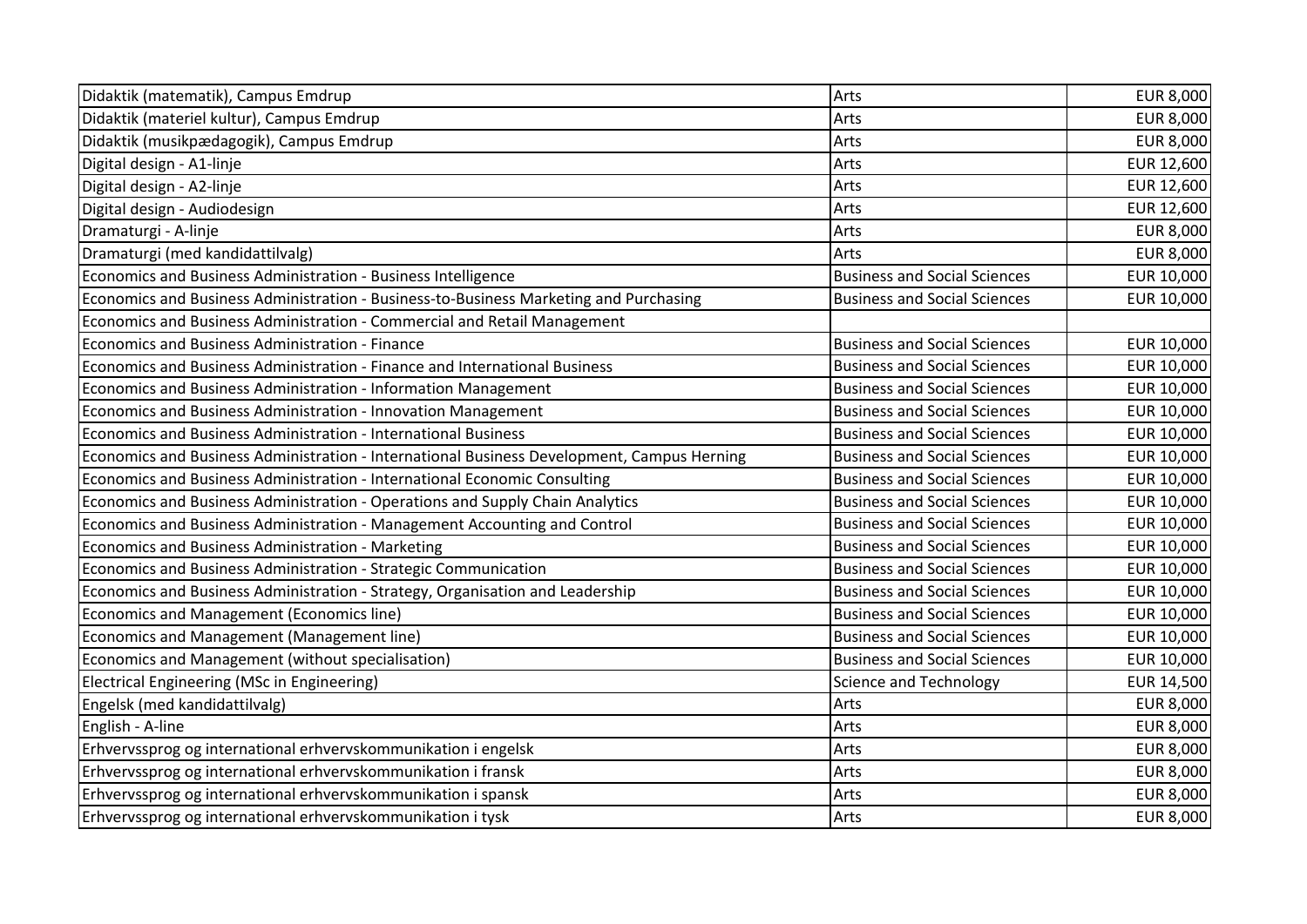| Erhvervsøkonomi                                           | <b>Business and Social Sciences</b> | EUR 10,000       |
|-----------------------------------------------------------|-------------------------------------|------------------|
| Erhvervsøkonomi (med kandidattilvalg)                     | <b>Business and Social Sciences</b> | EUR 10,000       |
| Erhvervsøkonomi-erhvervsret                               | <b>Business and Social Sciences</b> | EUR 10,000       |
| European Studies                                          | Arts                                | <b>EUR 8,000</b> |
| Filosofi                                                  | Arts                                | <b>EUR 8,000</b> |
| Filosofi (med kandidattilvalg)                            | Arts                                | <b>EUR 8,000</b> |
| Folkesundhedsvidenskab                                    | Health                              | EUR 15,300       |
| Fransk sprog, litteratur og kultur (med kandidattilvalg)  | Arts                                | <b>EUR 8,000</b> |
| Fysik (med kandidattilvalg)                               | <b>Science and Technology</b>       | EUR 14,500       |
| Generel Pædagogik, Campus Emdrup                          | Arts                                | <b>EUR 8,000</b> |
| Generel Pædagogik, Campus Aarhus                          | Arts                                | <b>EUR 8,000</b> |
| Geology                                                   | <b>Science and Technology</b>       | EUR 14,500       |
| Geophysics                                                | <b>Science and Technology</b>       | EUR 14,500       |
| Globale områdestudier - brasilianske studier              | Arts                                | <b>EUR 8,000</b> |
| Globale områdestudier - Indien- og sydasienstudier        | Arts                                | <b>EUR 8,000</b> |
| Globale områdestudier - japanstudier                      | Arts                                | <b>EUR 8,000</b> |
| Globale områdestudier - kinastudier                       | Arts                                | <b>EUR 8,000</b> |
| Globale områdestudier - kinastudier (med kandidattilvalg) | Arts                                | <b>EUR 8,000</b> |
| Globale områdestudier - rusland- og balkanstudier         | Arts                                | <b>EUR 8,000</b> |
| Græsk - A-linje                                           | Arts                                | EUR 8,000        |
| Græsk (med kandidattilvalg)                               | Arts                                | <b>EUR 8,000</b> |
| Historie - A1-linje                                       | Arts                                | <b>EUR 8,000</b> |
| Historie (med kandidattilvalg)                            | Arts                                | <b>EUR 8,000</b> |
| History - International og Global Historie                | Arts                                | <b>EUR 8,000</b> |
| <b>Human Security</b>                                     | Arts                                | <b>EUR 8,000</b> |
| Idehistorie - A-linje                                     | Arts                                | <b>EUR 8,000</b> |
| Idehistorie (med kandidattilvalg)                         | Arts                                | EUR 8,000        |
| Idræt - Humanistisk-samfundsvidenskabeligt spor           | Health                              | EUR 15,300       |
| Idræt - idrætsbiologisk spor                              | Health                              | EUR 15,300       |
| Idræt (med kandidattilvalg)                               | Health                              | EUR 15,300       |
| Information Studies: Digital Living                       | Arts                                | 9,200            |
| Informationsteknologi - it, kommunikation og organisation | <b>Business and Social Sciences</b> | EUR 10,000       |
| Informationsvidenskab - A1-linje                          | Arts                                | 9,200            |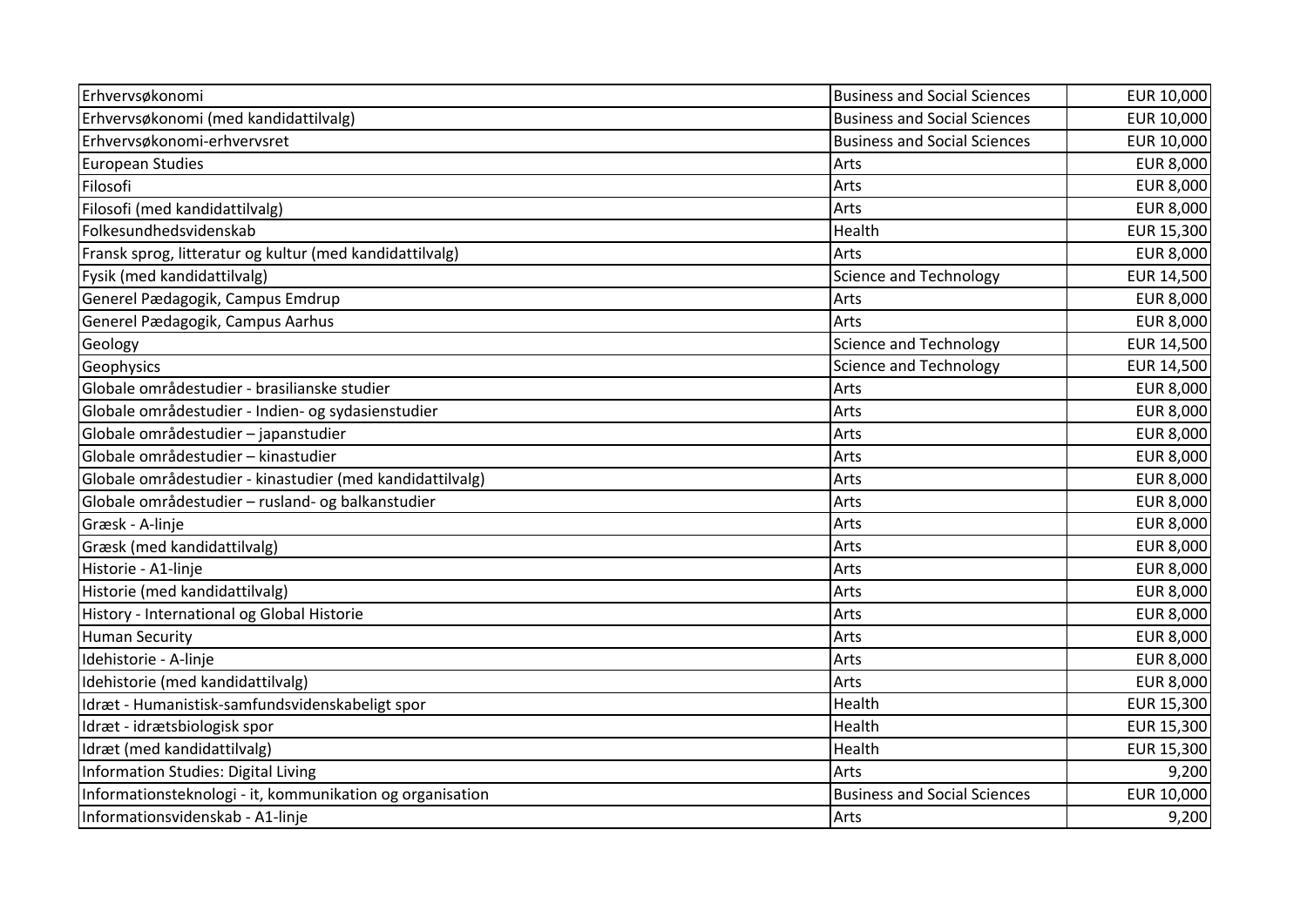| Informationsvidenskab - A2-linje                            | Arts                                | 9,200            |
|-------------------------------------------------------------|-------------------------------------|------------------|
| Informationsvidenskab - A3-linje                            | Arts                                | 9,200            |
| <b>Intercultural Studies</b>                                | Arts                                | <b>EUR 8,000</b> |
| Intercultural Studies (French)                              | Arts                                | EUR 8,000        |
| Intercultural Studies (German)                              | Arts                                | <b>EUR 8,000</b> |
| Intercultural Studies (Latin America)                       | Arts                                | <b>EUR 8,000</b> |
| Intercultural Studies (Spanish)                             | Arts                                | <b>EUR 8,000</b> |
| Internationale studier                                      | Arts                                | <b>EUR 8,000</b> |
| <b>IT Product Development</b>                               | <b>Science and Technology</b>       | EUR 14,500       |
| Italiensk sprog, litteratur og kultur - A-linje             | Arts                                | <b>EUR 8,000</b> |
| Italiensk sprog, litteratur og kultur (med kandidattilvalg) | Arts                                | <b>EUR 8,000</b> |
| IT-didaktisk design                                         | Arts                                | <b>EUR 8,000</b> |
| Journalistik - analytisk journalistik                       | Arts                                | <b>EUR 8,000</b> |
| Jura                                                        | <b>Business and Social Sciences</b> | EUR 10,000       |
| Kemi (med kandidattilvalg)                                  | <b>Science and Technology</b>       | EUR 14,500       |
| Klassisk filologi                                           | Arts                                | <b>EUR 8,000</b> |
| Kunsthistorie - A-linje                                     | Arts                                | <b>EUR 8,000</b> |
| Kunsthistorie (med kandidattilvalg)                         | Arts                                | <b>EUR 8,000</b> |
| Latin - A-linje                                             | Arts                                | <b>EUR 8,000</b> |
| Latin (med kandidatilvalg)                                  | Arts                                | <b>EUR 8,000</b> |
| Linguistics                                                 | Arts                                | <b>EUR 8,000</b> |
| Litteraturhistorie                                          | Arts                                | <b>EUR 8,000</b> |
| Matematik (med kandidattilvalg)                             | <b>Science and Technology</b>       | EUR 14,500       |
| Mathematics                                                 | <b>Science and Technology</b>       | EUR 14,500       |
| <b>Mathematics - Economics</b>                              | <b>Science and Technology</b>       | EUR 14,500       |
| Mechanical Engineering (MSc in Engineering)                 | <b>Science and Technology</b>       | EUR 14,500       |
| Medicin                                                     | Health                              | EUR 15,300       |
| <b>Medicinal Chemistry</b>                                  | <b>Science and Technology</b>       | EUR 14,500       |
| Medievidenskab - A-linje                                    | Arts                                | EUR 9,200        |
| <b>Molecular Biology</b>                                    | <b>Science and Technology</b>       | EUR 14,500       |
| Molecular Nutrition and Food Technology                     | <b>Science and Technology</b>       | EUR 14,500       |
| Molekylær medicin                                           | Science and Technology              | EUR 14,500       |
| Musikvidenskab - A-linje                                    | Arts                                | EUR 9,200        |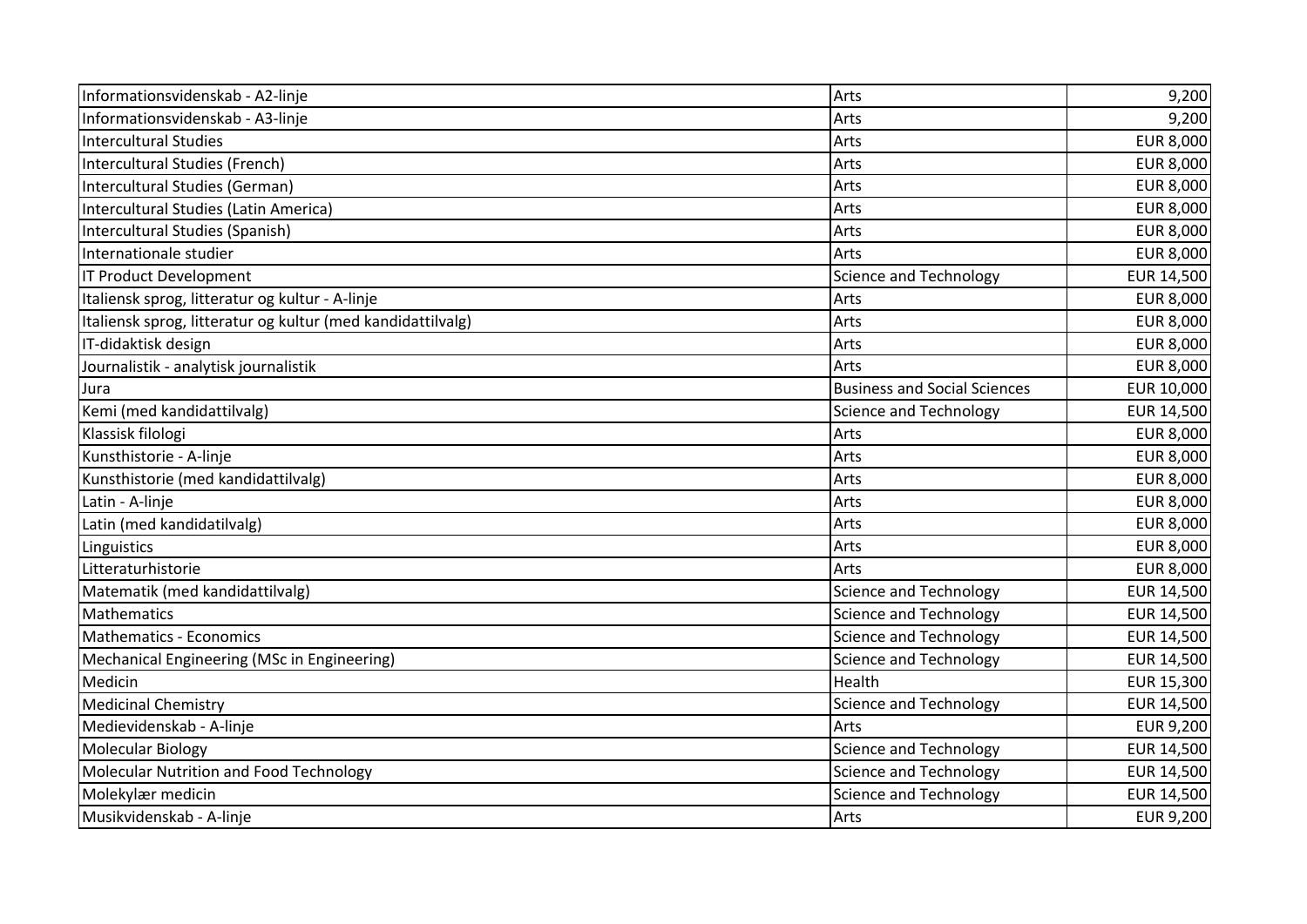| Musikvidenskab (med kandidattilvalg). Sommeroptag                                                                 | Arts                                | EUR 9,200        |
|-------------------------------------------------------------------------------------------------------------------|-------------------------------------|------------------|
| Nanoscience                                                                                                       | <b>Science and Technology</b>       | EUR 14,500       |
| Nordisk sprog og litteratur - A-linje                                                                             | Arts                                | EUR 8,000        |
| Nordisk sprog og litteratur (med kandidattilvalg)                                                                 | Arts                                | <b>EUR 8,000</b> |
| Odontologi                                                                                                        | Health                              | EUR 15,300       |
| Oplevelsesøkonomi                                                                                                 | Arts                                | <b>EUR 8,000</b> |
| Optometri og synsvidenskab                                                                                        | Health                              | EUR 15,300       |
| Physics                                                                                                           | <b>Science and Technology</b>       | EUR 14,500       |
| Political Science, Danish language line                                                                           | <b>Business and Social Sciences</b> | EUR 10,000       |
| Political Science, English language line                                                                          | <b>Business and Social Sciences</b> | EUR 10,000       |
| Psykologi (for ansøgere med dansk adgangsgrundlag)                                                                | <b>Business and Social Sciences</b> | EUR 10,000       |
| Psykologi (for ansøgere med udenlandsk adgangsgrundlag)                                                           | <b>Business and Social Sciences</b> | EUR 10,000       |
| <b>Public Policy</b>                                                                                              | <b>Business and Social Sciences</b> | EUR 10,000       |
| Pædagogisk antropologi                                                                                            | Arts                                | <b>EUR 8,000</b> |
| Pædagogisk filosofi                                                                                               | Arts                                | <b>EUR 8,000</b> |
| Pædagogisk psykologi, Campus Emdrup                                                                               | Arts                                | <b>EUR 8,000</b> |
| Pædagogisk psykologi, Campus Aarhus                                                                               | Arts                                | <b>EUR 8,000</b> |
| Pædagogisk sociologi, Campus Emdrup                                                                               | Arts                                | <b>EUR 8,000</b> |
| Pædagogisk sociologi, Campus Aarhus                                                                               | Arts                                | <b>EUR 8,000</b> |
| <b>Quantitative Economics</b>                                                                                     | <b>Business and Social Sciences</b> | EUR 10,000       |
| Religionsvidenskab - A-linje                                                                                      | Arts                                | <b>EUR 8,000</b> |
| Religionsvidenskab (med kandidattilvalg)                                                                          | Arts                                | <b>EUR 8,000</b> |
| <b>Religious Roots of Europe</b>                                                                                  | Arts                                | <b>EUR 8,000</b> |
| Retorik                                                                                                           | Arts                                | <b>EUR 8,000</b> |
| Revision                                                                                                          | <b>Business and Social Sciences</b> | EUR 10,000       |
| Samfundsfag                                                                                                       | <b>Business and Social Sciences</b> | EUR 10,000       |
| Samfundsfag (med kandidattilvalg)                                                                                 | <b>Business and Social Sciences</b> | EUR 10,000       |
| Science studies                                                                                                   | <b>Science and Technology</b>       | EUR 14,500       |
| Spansk og spanskamerikansk sprog, litteratur og kultur (med kandidattilvalg)                                      | Arts                                | <b>EUR 8,000</b> |
| <b>Statistics</b>                                                                                                 | <b>Science and Technology</b>       | EUR 14,500       |
| Sundhedsfaglig kandidatuddannelse - Prioriteringslinjen: vurdering af tiltag i sundhedsvæsenet                    | Health                              | EUR 15,300       |
| Sundhedsfaglig kandidatuddannelse - Rehabiliteringslinjen - komplekse interventioner og tværsektionelt sar Health |                                     | EUR 15,300       |
| Sustainable Heritage Management                                                                                   | Arts                                | <b>EUR 8,000</b> |